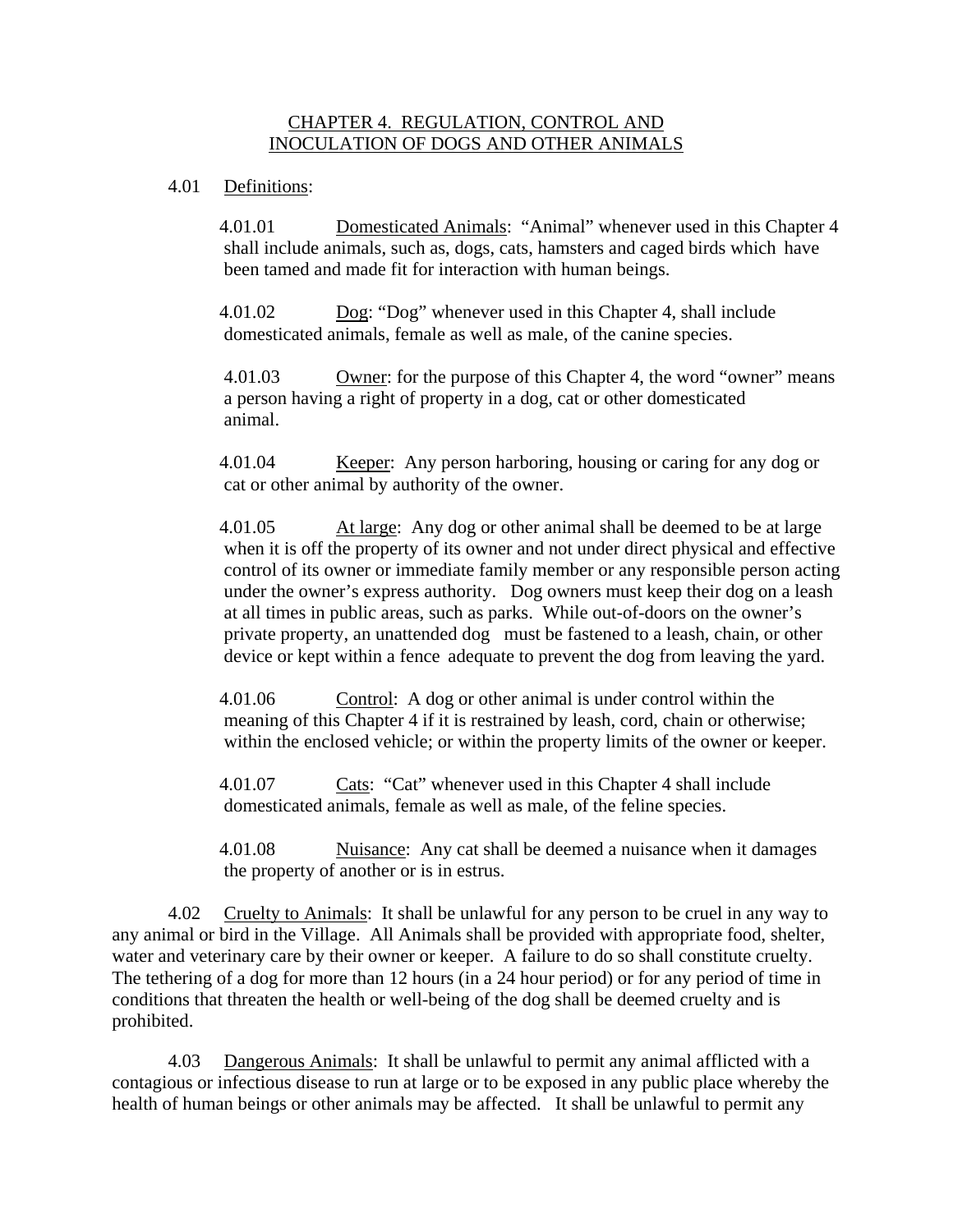dangerous or vicious animal of any kind to run at large in the Village. It is unlawful to harbor or house any animal which has been deemed "dangerous or vicious" by any other jurisdiction.

4.04 Noises: It shall be unlawful to harbor or keep any animal which disturbs the peace by loud noises at any time of day or night.

4.05 Diseased Animals: It shall be unlawful to permit any animal afflicted with a contagious or infectious disease to run at large, or to be exposed in any public place whereby the health of man or beast may be affected.

4.06 Housing: No person shall cause or allow any place where any animal is or may be kept to become unclean or unwholesome. It shall be unlawful to keep any horses, ponies, cattle, sheep, mules, swine, goats, chickens, turkeys or other fowl within the Village limits.

## 4.07 Dogs and Cats to be Inoculated and to Have Name Tags Affixed to Collars:

4.07.01 It shall be unlawful to keep any dog or cat over the age of six months in the Village unless such dog or cat has been inoculated against rabies by a licensed veterinarian within the preceding year, and wears a tag showing compliance with this Section.

4.07.02 Every owner or keeper of a dog or cat, regardless of age, shall cause said dog or cat to wear a collar or harness and shall affix thereto a metallic or other suitable tag inscribed with the name, address and phone number, if any, of the owner or keeper of said animal.

4.08 Control of Dogs and Other Animals: The owner or keeper of a dog or other animal shall keep the dog or other animal under control at all times and any owner or keeper of a dog which is running at large or which is otherwise in violation of this ordinance is guilty of maintaining a public nuisance. No dog or other animal shall be staked out or herded upon any street, alley, public ground, park or common within the Village.

4.09 Inoculation to be Performed by Licensed Veterinarian/Issuance of Certificate: The inoculation of dogs and cats required by Section 4.07.01 shall be performed by a veterinarian duly licensed to practice his/her/her profession in this State. Upon performing such inoculation, such veterinarian shall issue to the owner or keeper a certificate showing such fact and shall also deliver to such owner or keeper a metallic or other suitable tag, in such form as shall be determined by the Department of Agriculture, to be attached to the collar or harness of such dog or cat, which tag shall also certify to the fact of inoculation against rabies.

4.10 Exhibition of Certificate Upon Request: At any reasonable time upon request of the Village President, any elected Village Trustee, the Champaign County Animal Control Department or any person designated by it, the owner or keeper of any dog or cat shall exhibit the certificate, issued under the provisions of Section 4.09 of this Code, showing the inoculation against rabies of any dog or cat owned, controlled or kept by him/her.

4.11 Dog Control Warden: Repealed

(Revised: 83-4) (Revised: 09-3) 4.08 only 4.01, 4.02, 4.03 and 4.06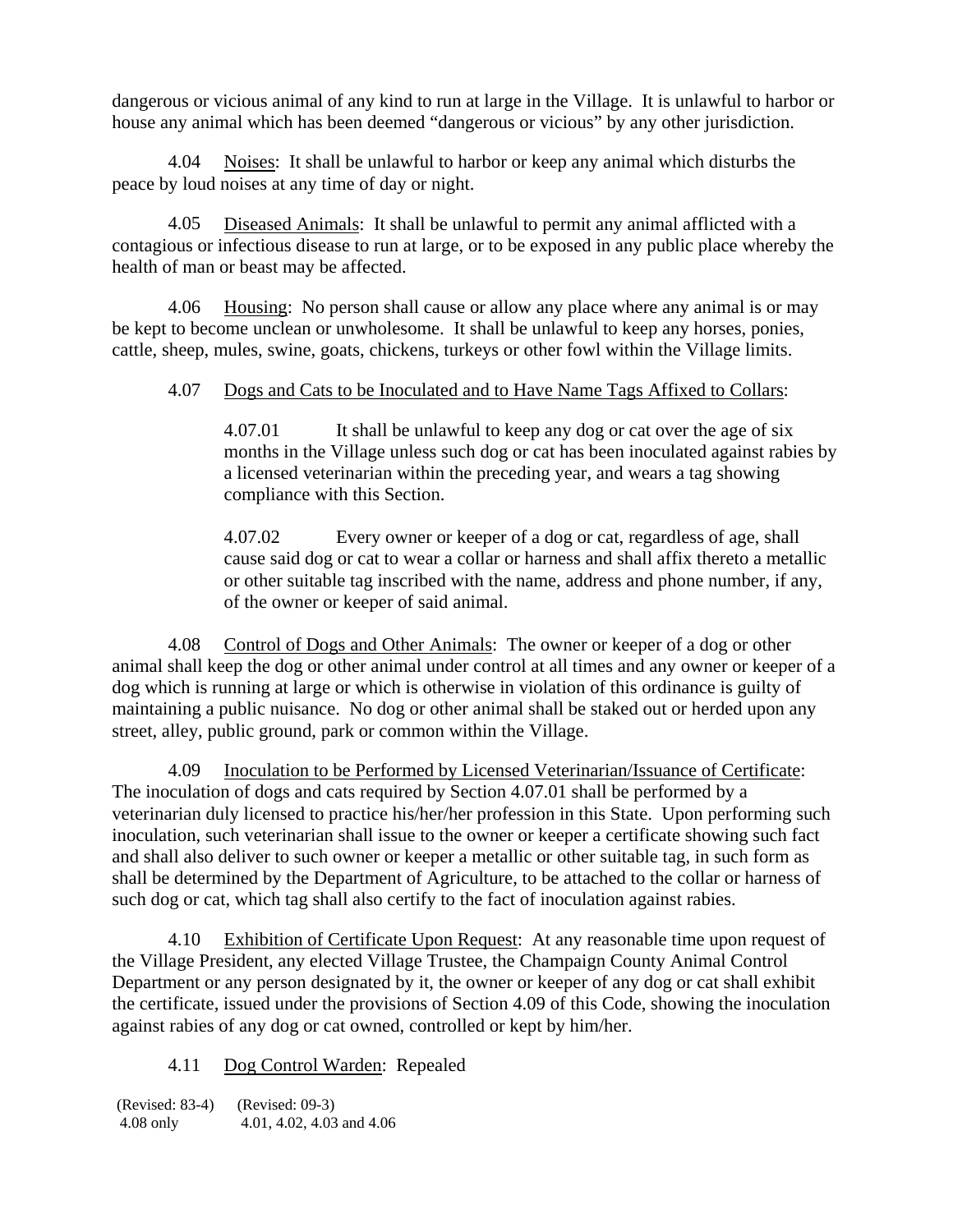4.12 Duties of Champaign County Animal Control Department: It shall be the duty of the Champaign County Animal Control Department to enforce the provisions of this Chapter and to cite violators of this Chapter to answer charges therefore. The duties shall include the capture of all dogs running at large and all cats which have been deemed to be a nuisance upon which they have received notice, and the delivery of same to the Champaign County Animal Services facility for the impounding of those dogs or cats; provided, however, that in the event that the identity of the dog's or cat's owner or keeper is known or may readily be ascertained, the dog or cat may be returned to the owner or keeper, citing him/her to answer charges for violation of this Chapter.

4.13 Notice of Impounding: In case of impounding, if the owner or keeper of such dog or cat is known or may be readily ascertained by the Champaign County Animal Control Department, he/she shall give notice by telephone or mail of the disposition of the dog or cat, and cite the owner or keeper of such dog or cat to answer charges of violation of this Chapter. In all other cases, the description of the dog or cat and particulars of its impounding shall be posted as soon as practicable thereafter in three public places within the Village.

4.14 Poundmaster: The Board of Village Trustees may designate a Poundmaster and determine his/her duties, or may contract with a private organization to conduct impounding duties, or may contract with the Champaign County for impounding services, which may include: serving with the authority of the President and Board of Village Trustees of the Village of Pesotum; maintaining a pound enclosure for impounding dogs, cats and other domestic animals in accordance with the provisions of any agreement entered into between the parties, this Chapter and the applicable provisions of the laws of the State of Illinois; impounding all dogs, cats or other domestic animals delivered by the Village of Pesotum or the Champaign County Animal Control Department; maintaining a record of the description of each dog, cat or other domestic animal impounded, and whether any such dog or cat has been inoculated and tagged with a proper rabies tag as required by this Chapter; keeping, maintaining, feeding and treating, in a humane manner, all dogs, cats or other domestic animals in his/her or its care, submitting a report, in writing to the Village President, relating all pound activities, including the number of dogs, cats or other domestic animals impounded, cost details, fees collected, dog, cat or other domestic animal redemptions and disposition of unclaimed dog, cat or other domestic animal, paying to the Village Treasurer on or before the 25<sup>th</sup> day of each month, all fees, penalties and charges collected by him/her or it during the previous month.

4.15 Redemption of Impounded Domestic Animals: The owner or keeper of any dog, cat or other domestic animal impounded hereunder may redeem the same by paying to the Village Clerk, Village Treasurer or other impounding authority a penalty of \$35.00 for the first offense for which the dog, cat or other domestic animal is impounded, \$65.00, for the second offense and \$95.00 for the third and each successive offense, together with an additional fee of the cost of boarding the dog, cat or other domestic animal, not less than \$10.00 per day for each day, or any part thereof ,during which such animal has been impounded, and by paying to the authorities of the impounding facility any necessary veterinary cost or other necessary charges incurred during the impoundment and maintenance of such dog, cat or other domestic animal, and when the same are paid and the owner or keeper has given reasonable and satisfactory proof of his/her ownership of the dog, cat or other domestic animal, it shall be the duty of the Poundemaster or other impounding authority to release said dog, cat or other domestic animal from the pound to the owner or keeper thereof.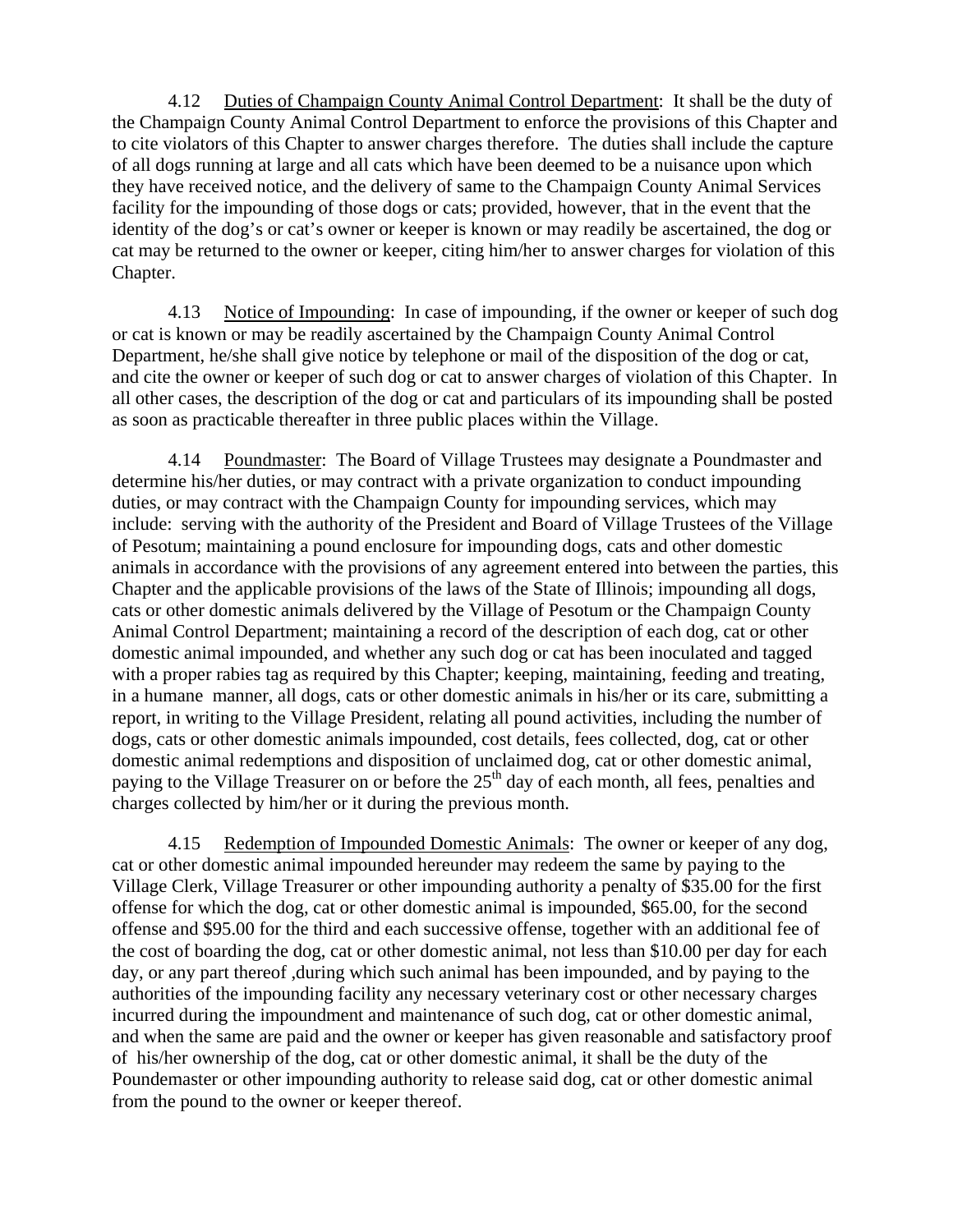4.16 Redemption of Unredeemed Domestic Animals: Any dog, cat or other domestic animal that is not redeemed within the applicable seven (7) day time period will become the property of the Champaign County Animal Control Department, and the Champaign County Animal Control Department shall be authorized to sell, adopt out, convey, euthanize or otherwise dispose of the animal by whatever means it deems appropriate.

4.17 Domestic Animal Bites: Any dog, cat or other domestic animal which shall have bitten or otherwise injured any person so as to cause an abrasion of the skin shall be ordered by the Champaign County Animal Control Department or the Village President to be held on the owner's or keeper's premises, or impounded, for a period of ten (10) days. It shall be unlawful for an owner or keeper of a dog, cat or other domestic animal, having notice that the dog, cat or other domestic animal has caused such injury, to kill, sell, give away or permit the removal from the Village, of such dog, cat or other domestic animal, except by the order of the Champaign County Animal Control Department or the Village President. In case such dog, cat or other domestic animal cannot be safely taken up and impounded or quarantined, it may be shot, care being taken to preserve the head intact, which shall thereupon be immediately detached and be delivered to the diagnostic laboratory of the Department of Agriculture. Any dog, cat or other domestic animal impounded under this Section shall be examined immediately by a licensed veterinarian, and at any time during the period of impoundment or quarantine, when it shows symptoms of illness. At the end of ten (10) days, the dog, cat or other domestic animal shall again be examined by a licensed veterinarian and, if found free of rabies, may be released from impoundment or quarantine. If symptoms develop within the ten (10) day period indicating the presence of rabies, such dog, cat or other domestic animal shall be destroyed, in such manner as to preserve intact the head, which shall thereupon be detached and sent immediately to the to the diagnostic laboratory of the Department of Agriculture. All costs arising out of the required impoundment and examination shall be borne by the owner or keeper of such dog, cat or other domestic animal.

4.18 Nuisance for Failure to Provide Rabies Tag Designation: Any dog or cat found in the Village without a required rabies tag is hereby declared to be a nuisance and shall be subject to impoundment.

4.19 Severance Clause: If any section, paragraph, clause or provision of this Ordinance shall be held invalid, the invalidity thereof shall not affect any of the other provisions of this Ordinance.

4.20 Penalty: any owner or keeper of a dog who violates or fails to comply with the provisions of this Ordinance shall, upon conviction, be punished by a fine of not to exceed \$500.00 for each offense.

4.21 Citation for Dog Running at Large: In the event the Village President, any member of the Board of Trustees, or any Champaign County Animal Control Department employee, shall observe any dog running at large in the Village of Pesotum in violation of this Ordinance, such person is hereby empowered to serve upon the Owner or Keeper of the dog, by personal service upon such person or upon a member of the household of such person of the age of 16 years or above, a Citation For Dog Running At Large in a form approved by the Village President. The Citation shall require that the person served shall pay to the person serving the Citation, or to the Village Clerk, for deposit in the Village general fund a fine to be in accordance with the following schedule: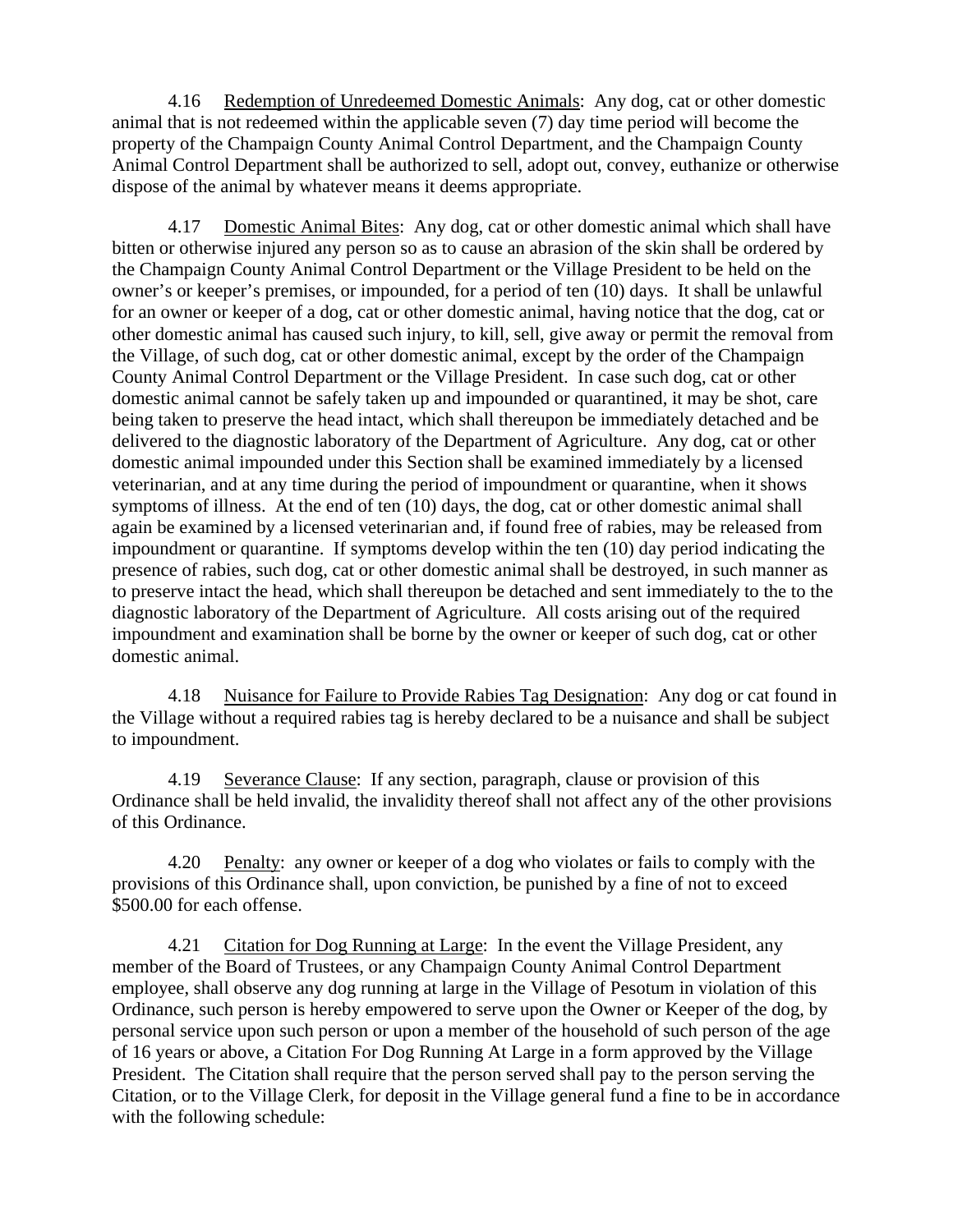4.21.01 First Violation: The fine for a person who has not violated this Ordinance within the twelve month period immediately preceding the date of the current violation shall be \$50.00.

4.21.02 Second Violation: The fine for a person who has once violated this Ordinance within the twelve month period immediately preceding the date of the current violation shall be \$100.00.

4.21.03 Third Violation: The fine for a person who has twice violated this Ordinance within the twelve month period immediately preceding the date of the current violation shall be \$200.00.

4.21.04 Fourth Violation: The fine for a person who has three times violated this Ordinance within the twelve month period immediately preceding the date of the current violation shall be \$300.00.

4.21.05 Fifth Violation: The fine for a person who has four times violated this Ordinance within the twelve month period immediately preceding the date of the current violation shall be \$400.00.

4.21.06 Sixth and Subsequent Violations: The fine for a person who has five or more times violated this Ordinance within the twelve month period immediately preceding the date of the current violation shall be \$500.00.

In the event the fine is not paid and received by the person serving the Citation or the Village Clerk within seven (7) days after service of the Citation, notice will be sent by mail to the person served advising that the fine plus a \$10.00 late charge is due. If the fine and late charge are not paid and received by the Village Clerk within seven (7) days after mailing of the notice, the Village authorities will be authorized to accept late payment or commence enforcement proceedings in a court of law in the name of the Village, to enforce payment of the fine and charges or, or alternatively, the Village authorities may seek enforcement of the applicable provisions of the Ordinance calling for a fine to be set by the Court in an amount not more than \$500.00 upon conviction of any person charged with violating the ordinance.

4.22 Citation for Nuisance Cat: In the event the Village President, any member of the Board of Trustees, or any Champaign County Animal Control Department employee designated by the Village President, shall observe any nuisance cat in the Village of Pesotum in violation of this Ordinance, such person is hereby empowered to serve upon the Owner or Keeper of the cat, by personal service upon such person or upon a member of the household of such person of the age of 16 years or above, a Citation For Nuisance Cat in a form approved by the Village President. The Citation shall require that the person served shall pay to the person serving the Citation, or to the Village Clerk, for deposit in the Village general fund a fine to be in accordance with the following schedule:

> 4.22.01 First Violation: The fine for a person who has not violated this Ordinance within the twelve month period immediately preceding the date of the current violation shall be \$50.00.